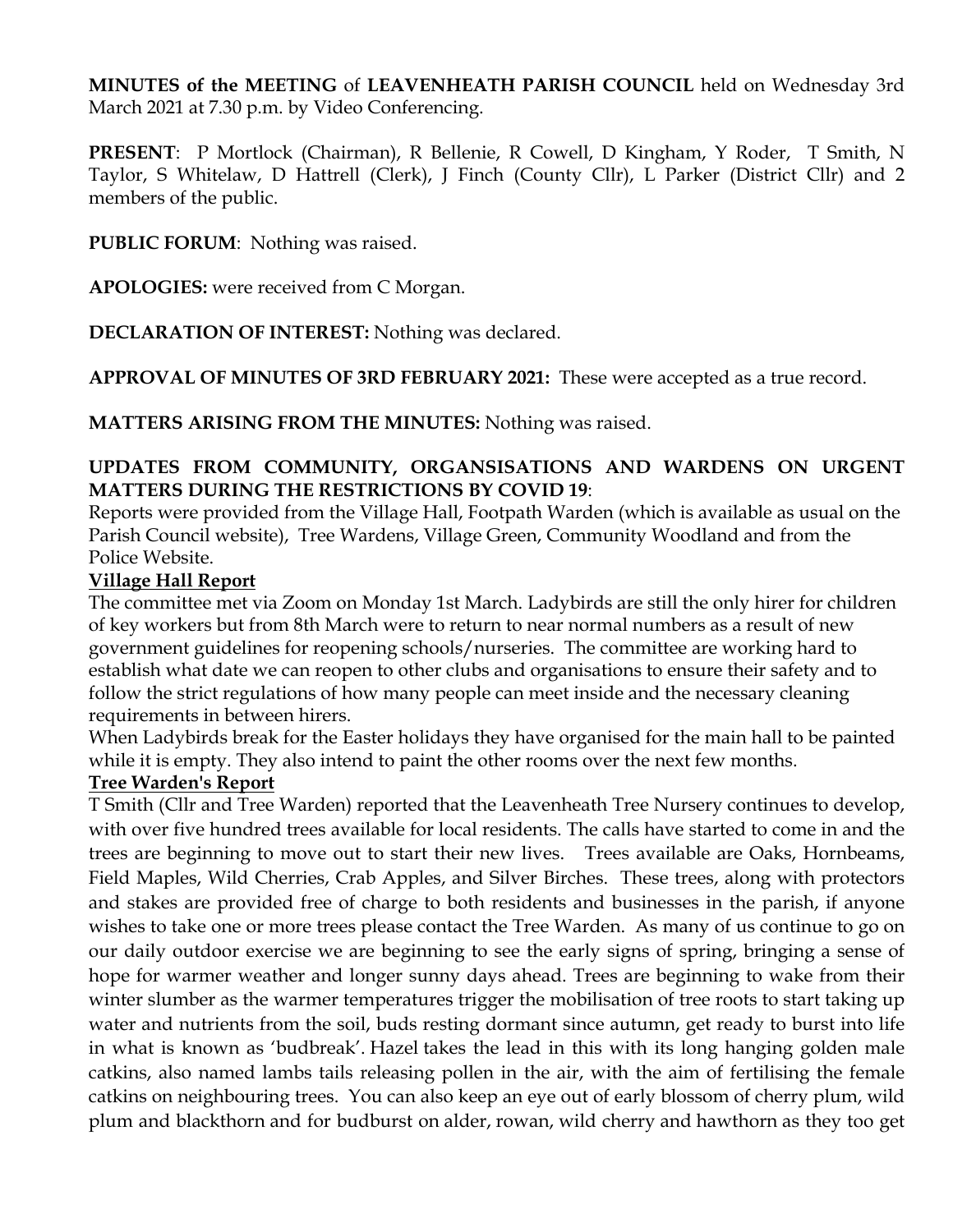ready to play their part in the magnificent display of colour and vitality we enjoy each spring and early summer.

## **Police Report**

There were no new reported crimes in the Leavenheath area in January 2021.

# **Village Green Report**

There was nothing to report as there has been no recent meetings.

## **Footpaths**

The Footpath Warden is looking for assistance. There is an offer of chippings to help improve the surface of a path due to an issue raised by a resident.

**BABERGH DISTRICT COUNCIL REPORT:** District Cllr Lee Parker attended and confirmed the garden waste collections were to restart from the following week. The budget at the District Council has been set. Council Leader Cllr John Ward recently survived a motion of no confidence calling for his resignation. This arose from unrest from the handling of controversial issues such the abandoned council name change, parking charges and change to the Sudbury access point. £21M of funds have been distributed by the District Council due to Covid-19.

**SUFFOLK COUNTY COUNCIL REPORT:** County Cllr J Finch attended and reported on the continued focus on Covid 19 with the good news that there was no new infections in the 7 day period from 18th - 25th February in our immediate area. He reminded everyone to stick with the guidance and was pleased to report that Suffolk is now vaccinating the over 60's. More rapid testing centres are open including The Stevenson Centre, Gt Cornard and The Fire Station, Nayland. Substantial funds have been allocated to the County Council to handle the pandemic, however, they have still needed to spend more. Despite the costs of the pandemic, the County Council will meet the shortfall by reserves and only increase their element of general council tax by 1.99%and an additional 2.00% for Social Care as usual. Further budget has been allocated to highways including drainage, surfacing and rights of way bridges and paths. Suffolk County Council's cabinet had confirmed its support for Freeport East which covers the ports of Felixstowe and Harwich and offer global and regional connectivity. This was to support reduced administrative burden and taxation and drive job creation, investment and international trade post Brexit. The final decision about Freeport designation rested with the UK central government and Freeport East has now been agreed. Further virtual Fostering and Adoption sessions were scheduled. J Finch was pleased to report the SCC Right of Way Manager, Claire Dickson had organised temporary barriers at Kingsland Lane and was investigating a more permanent solution. J Finch was questioned about the flooding issues in the area and whether surveys have been revealing the causes. J Finch confirmed surveys have identified issues, however, resolution is sometimes complex.

**NEIGHBOURHOOD PLANNING UPDATE:** D Kingham confirmed the draft policies are out for Consultation. Two meetings of the Neighbourhood Planning Group are planned before the next Parish Council Meeting. The second of which will review the consultation responses. Work continues in relation to the non designated heritage assets and responses are being considered by the Neighbourhood Planning Group.

**CORRESPONDENCE:** On-going correspondence was discussed. Members had considered the potential obstruction of a walkway by a private hedge. They concluded that whilst the hedge was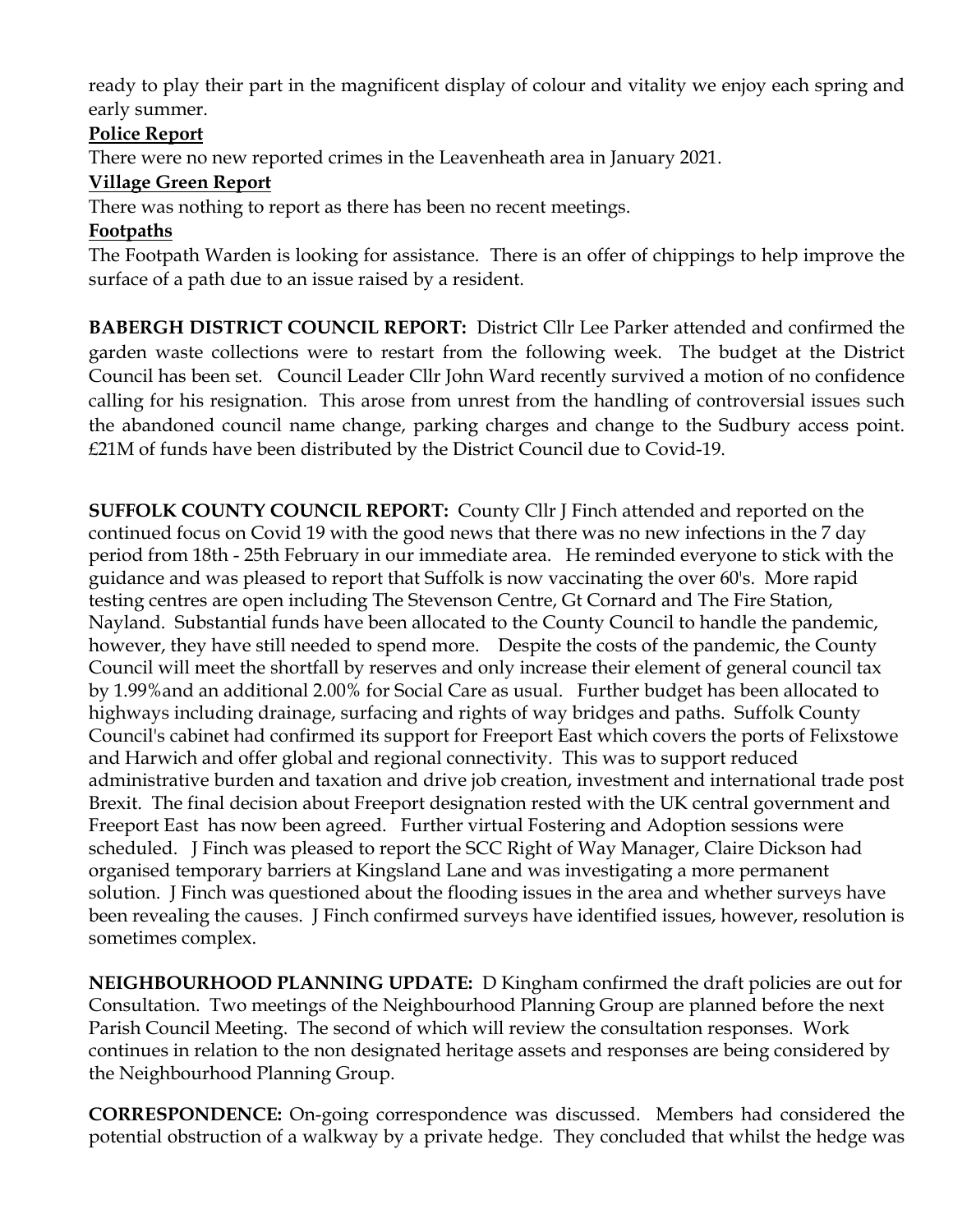well maintained it was obstructing the walk way for people with mobility aids and parents with buggies. It was agreed to report the issue or find some way to seek the cooperation from the homeowner - **Action Clerk**.

**URGENT HIGHWAYS SAFETY MATTERS**: There was nothing new to report.

**FINANCE:** The Bank Balances as at 1st March 2021 are £42963.07 in the Community Account and £15508.37 in the Rate Reward Account making a total of £58471.44.

The following pre-agreed payments were made: - **Cheque No. Amount Payee Details As at 1st March** Funds Transfer 734.41 Clerk/HMRC/SCC Staffing costs Funds Transfer 180.00 Compass Point Planning Neighbourhood Plan Fees

Further consideration of the use of CIL funds was made. R Cowell agreed to investigate his idea of better community transport. Some potential issues were identified and R Bellenie agreed to check the criteria of the CIL funds in this respect. It was noted that new Noticeboards could be provided as opposed to maintenance or replacement of existing ones. D Kingham agreed to collate research from Neighbourhood Planning in respect of Playpark provision and equipment. It was noted new items of play equipment were an appropriate use of the funds. An idea was raised about improving access to facilities for users of the Village Hall Committee Room. It was noted that improvements to the Village Hall and its equipment was an appropriate use of the funds. S. Whitelaw agreed to raise at the next Village Hall Meeting.

**MAINTENANCE OF VILLAGE ASSETS:** The new notice board for Old Road is now on order and the Chairman will drive to collect it when ready. T Smith is to clean and oil/varnish the High Road notice board. T Smith is working through the list of Parish Council Village Assets and checking the condition of each item.

**REPORTS AND QUESTIONS FROM CHAIRMAN AND MEMBERS :** T Smith confirmed he is still seeking volunteers for Community Speed Watch. We need a minimum of six to begin the training, provided by Suffolk Police. He has been contacted by the Police who are pleased to confirm that following the announcements by the Prime Minister last week, and assuming nothing changes in the interim, they will be re-starting Community Speed Watch in Suffolk from Monday 29th March. They are currently working on an online training video which we will be able to send out to new teams. This will then be accompanied by a visit to new team on their first deployment to guide them through the practical stages and get them up and running. This should hopefully speed up their ability to get new teams running without needing to find spaces to show presentations. However, further volunteers are needed and it was agreed for T Smith to publicise more widely. Contact details for Assington Parish Council were to be passed to D Kingham who was researching the legal challenge to the Nursery Plans. The Golf Club were to take some of the trees on offer to the Parish.

The meeting closed at **8.57 p.m**.